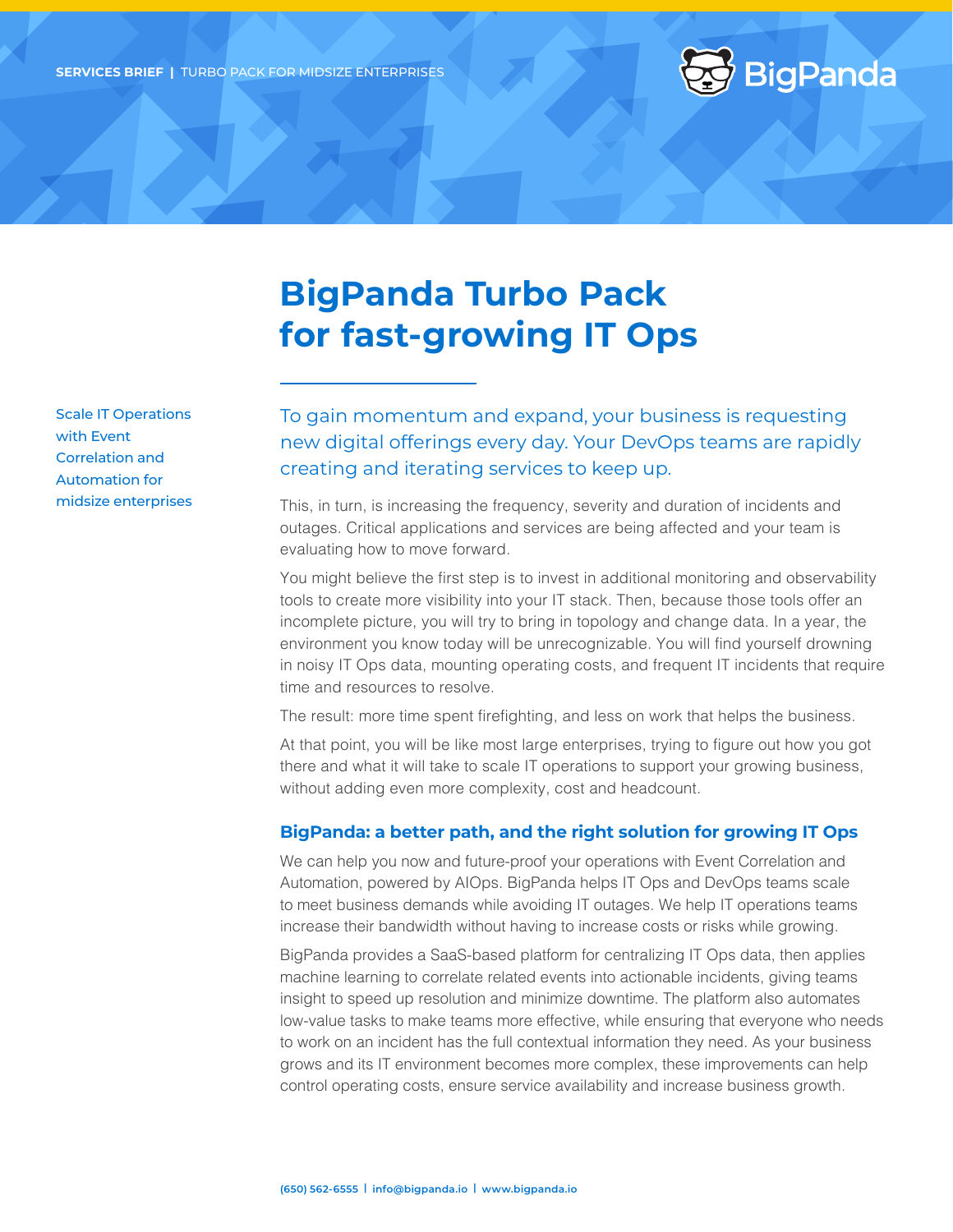

## **Introducing the Turbo Pack for midsize enterprises**

The BigPanda Turbo Pack is a complete Event Correlation and Automation solution—built on BigPanda's proven core platform designed for midsize enterprises who want domain-agnostic AIOps.

#### **Components of BigPanda Core**



**Integration and enrichment** Attaches operational and business context to alerts, helping reveal patterns and relationships



**Real-time Topology Mesh** Maintains a real-time, always up-to-date visual topology model of the IT stack



**Correlation**  Intelligently detects relationships among events and combines

them into actionable incidents

**Core analytics** 

Provides insights into BigPanda workflows and visualizes trends in monitoring data



**Autoshare**  Automatically triggers incident workflows, assigns team members and creates tickets



**Incident 360 console**

Unified central console for IT Ops to analyze, investigate and resolve incidents

### **Licensing**

BigPanda Turbo Pack provides a simple yet flexible licensing model:

- **– 27,000 Unique Active Alert credits** for BigPanda Core platform, based on a one-year contract
- **– Tiered, consumption-based licensing** allows for credits to be added at initial purchase or over time

#### **Support and Implementation Services**

To deliver fast time to value, the BigPanda Turbo Pack provides the following components as a foundation, which businesses can build on as needed (at additional cost):

- **– Standard Support** with consultative optimization services, 24/7 support, and the option to add premium consulting services, if desired
- **– Rapid implementation service** gets BigPanda up and running, with integration of existing tools:
	- BigPanda performs up to six inbound (alerts and topology) and two outbound (feeding out)
	- Customers are empowered to make additional integrations themselves
	- See chart on next page for more details